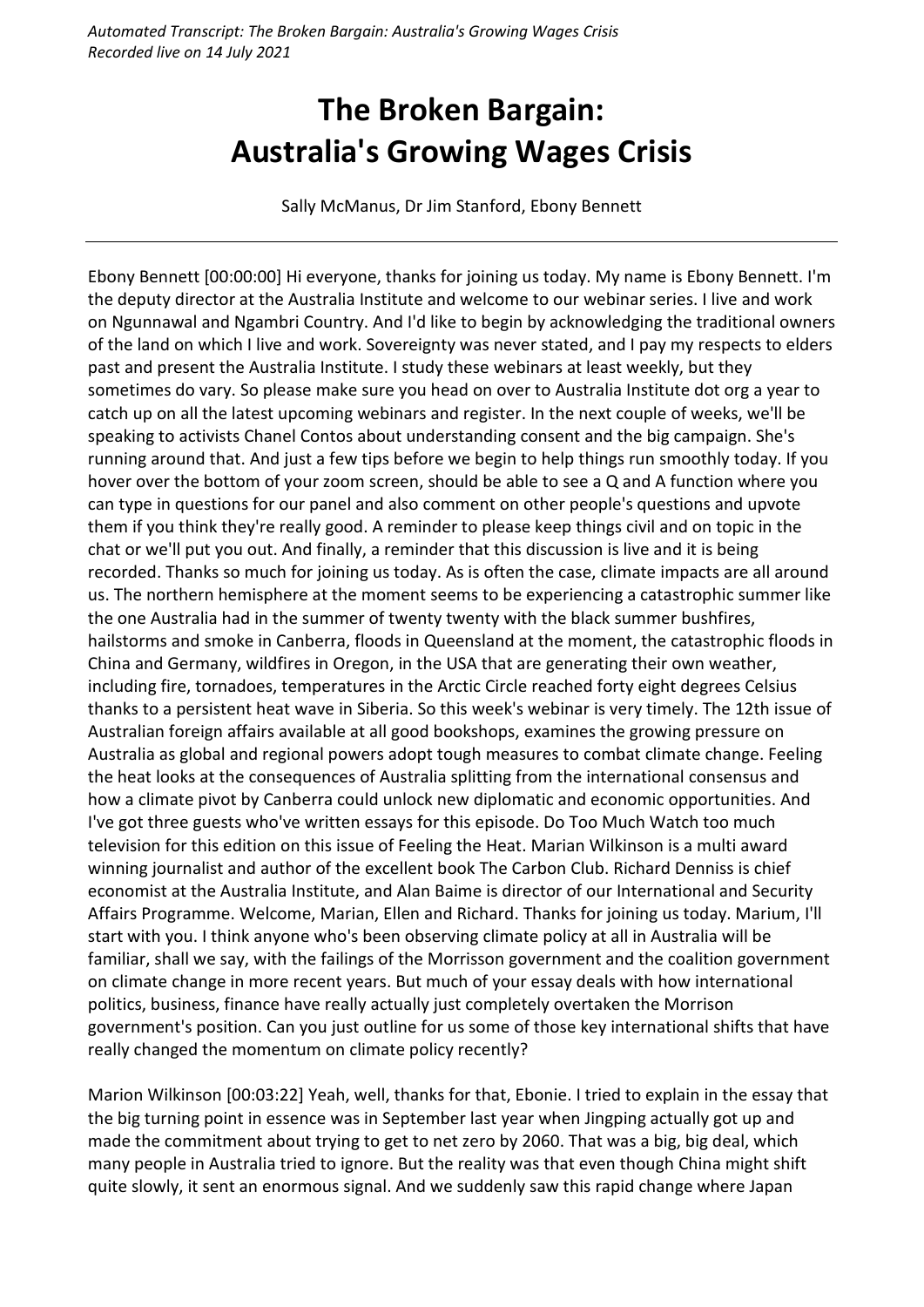came out with its net zero commitment. South Korea came out with its net zero commitment. That was two of our biggest trading partners. And the momentum then took off. And we saw it at Boris Johnson's virtual summit, ended by the summit in April this year. And I think we actually saw it last week when everyone had been sceptical, particularly about things like the Japanese commitment that the Japanese government rolled out a plan this last week that looked at cutting its LNG use, cutting its coal use. So it's when you see this sort of shift that is really profound going on, you can see Australia and particularly the Morrisson government's strategy unravelling quite quickly. And what I'm really interested in and I think Alan and Richard are really kind of going to explore this for us today is can the Morrison government pivot on this? And I think that question is still very much up in the air.

Ebony Bennett [00:05:17] Richard, I'll come to you next. Marion's just kind of outlaid the overall global momentum. We have seen things like the EU investing heavily in a green recovery from the pandemic, transitioning away from fossil fuels. What is Australia's approach mean?

Richard Denniss [00:05:37] Well, that's an interesting Segway because I agree with very which is that if we're going to go at zero, it looks like Australia is putting its head in the sand. It looks like we're not responding. It looks like we're not engaging. But of course, foreign policy is about what you do, not what you say. And what Australia's foreign policy has been for decades is to delay countries like China making that announcement to Dilli countries like Japan and making that announcement. So in the essay that Alan and I wrote, what we do is we map out how for 30 years, Australia's governments, successive governments have seen protecting our fossil fuel exports as a key goal of our foreign policy. And we have used the entire power of the machinery of state as the 13th largest economy in the world, spending billions of dollars a year on diplomacy. We're not babes in the wood. We're not naive. We're not pretending this isn't happening. It's far worse than that. What we spell out on our side is how successive Australian governments, the machinery of our state, has been deployed to actively slow down other countries ambitions to reduce emissions. For the simple reason that we in Australia are still building new coal mines, we are still opening new gas fields. The Australia Institute are giving evidence to the Senate today trying to stop the enormous Bitola bison being opened up. Why are we opening new coal mines? Why are we opening new gas wells? Because we're still building on our ability to slow the world's movement away from fossil fuels.

Ebony Bennett [00:07:25] Alan, coming to you, can you just expand on that for people who aren't really familiar with what happens in diplomacy? So people might not actually have an idea of what diplomats do when they're trying to slow down China from making such announcements and types of things? What interventions? How has Australia used? Diplomatic efforts to really frustrate climate ambition, what types of things have we done?

Allan Behm [00:07:53] Look, diplomats always do what the government of the day asks them to do, and they're very good at it. We've got a long tradition of very effective diplomacy in Australia. I think, though, it's what we haven't done, which is the hallmark of our diplomacy over the last three decades or so, that we haven't advocated at all any policies which have been about reaching targets and reducing carbon burdens across the whole of the global atmosphere. We've got a few good diplomats who've been at the various cops and have done wonderful work in the sort of detailed negotiation of how we can weasel words ourselves out of agreements. And I've done that very successfully with great skill. The sad thing is, is as Richard and I have tried to point out, that we haven't released those skills to a much more constructive approach to the way in which we should be playing in this most critical of all global issues. And I would just reflect for a moment on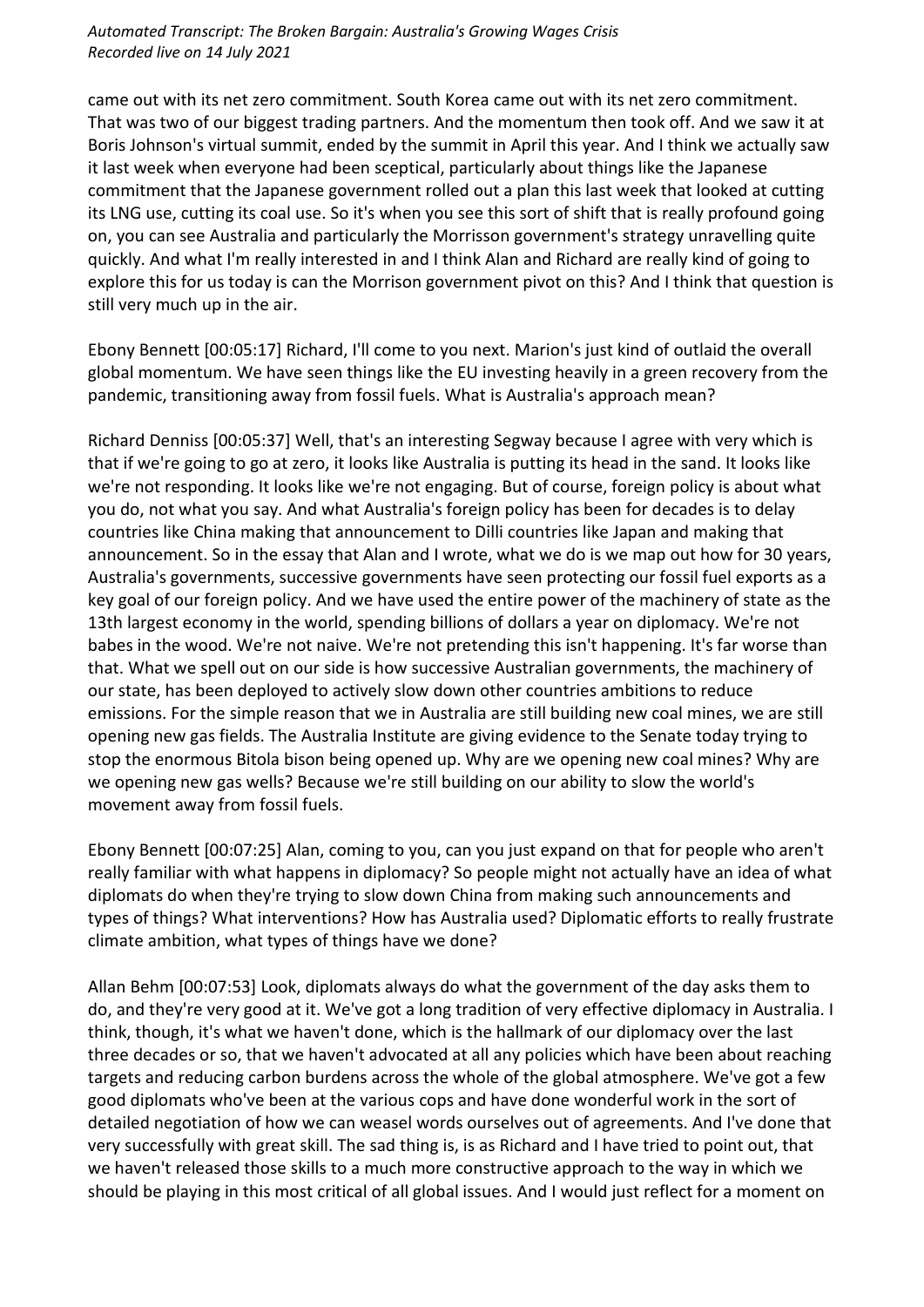a story which is in today's Guardian, Ebonie, a lovely story written by Daniel Hurst with a lovely photograph of all of our diplomatic friends in Canberra. They all look as though they're attending a family wake, actually, because they're all discussing amongst each other under the leadership of the British high commissioner how Australia could be saved from itself. What sorts of things are they able to say to us which will get us to act in a way which is not just convenient to their diplomacy, but really important for our own long term economic and social survival? And so I think that it's been in our inability to use our diplomacy to good effect that we've shown in some respects the failure of our climate policy.

Ebony Bennett [00:10:00] Marijan, coming back to your essay, and I think as I alluded to earlier, the overwhelming sense that I got from reading it is the whole world's global capital business industry. Everyone is moving ahead. And Australia seems really bogged down in in the past, prosecuting old political arguments and things like that. But you talk about a bunch of economies using the pandemic to essentially leapfrog their economies ahead to get out of fossil fuels, to transition much more quickly than they were anticipating prior to the pandemic. And Australia, of course, is going ahead with it, chose the gas fired recovery option. We just seem to be headed in completely the opposite direction. How much is at stake here? And does Australia have to lose if the whole world is shifting in one direction and, you know, we're headed in the other?

Marion Wilkinson [00:10:56] A good question, and I think there's no doubt there's quite a few people in Canberra, but on both sides of politics who are making a bet that this transition will happen a whole lot more slowly than what our strategic allies, whether it's Britain, in Britain, in the EU or in the US, want to happen. When I was doing the essay, I interviewed the UK High Commissioner here, Vicki Treadle and the EU ambassador, Michael Push. And both of them were stressing what you've been talking about, the importance of rebuilding after the pandemic to push ahead with the energy transition and in the US as well. We're seeing this now in very strategic terms. People like the US secretary of state and Biden himself are talking about whoever wins the energy transition will actually be in the box seat. And rightly or wrongly, the US is now looking at this in relation to China and China is looking at it in relationship to the US that they cannot be left behind in the energy revolution. And why I say in the essay that I think Australia is being overrun and all this is that we do have, as Richard said, people in government. Not only lauding the virtues of opening up the Beatles basin in the Northern Territory, but actually funding those developments with taxpayer dollars, encouraging them, encouraging this this expansion of the LNG industry and the gas industry. And I think that's why some of our allies are kind of looking on in despair, because the conference at the end of the year in Glasgow is really bloody important. And if Australia ends up in that conference, essentially sitting on the fence and opening the way for countries like Saudi Arabia and Russia to continue with these progress, pro fossil fuel policies, it'll be really damaging for the whole world as well as for Australia.

Ebony Bennett [00:13:20] Richard, coming back to you, just paint a picture for us of just how much Australia is investing in exporting fossil fuels at the moment, and if you can touch on the pushback that we're seeing against that from, for example, the Pacific with its request for a moratorium on new coal mines. But I think your essay kind of talks about the fact that we didn't used to have an LNG export industry until very recently, and that certainly dramatically changed.

Richard Denniss [00:13:50] Yeah, that's right. So let's cast albums back to Paris in in twenty fifteen or twenty fifth in the lead up to Paris. Australia at the time is like, oh yes. Going to tackle climate change. Tony Abbott's here, but we're doing a bit since Paris, Australia has has opened up what is now the largest LNG liquefied natural gas export industry in the world. We spent 60 billion dollars,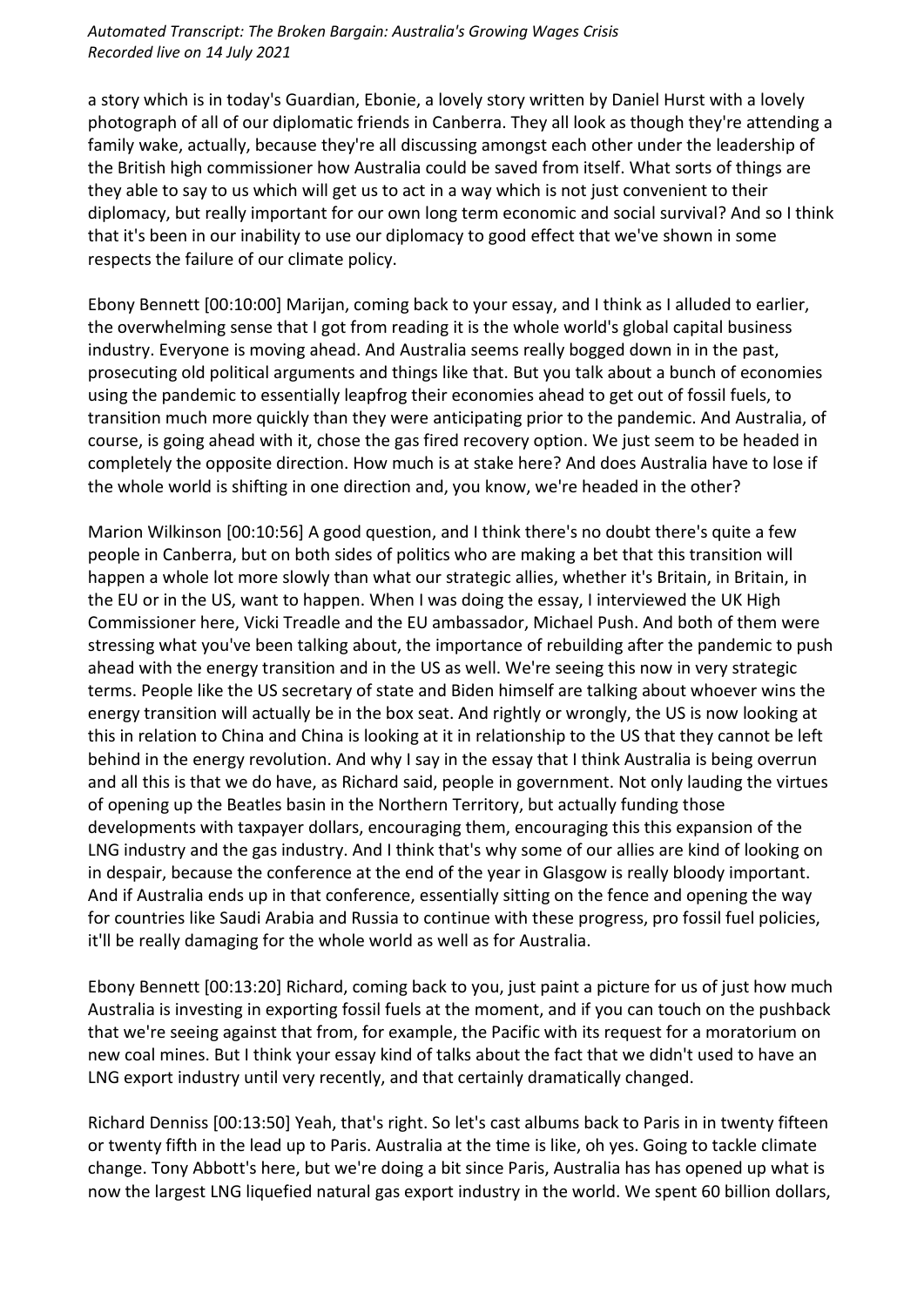sixty thousand million dollars investing in export facilities so that we can suck enormous amounts of fracked gas and ship it overseas. We made these investments. We opened up this industry after Paris. I was at the Paris Climate Talks. Australia Institute was talking about the Adani coal mine internationally back then, saying to people, hey, you know, Australia wants to build the world's largest coal mine and people couldn't really get their heads around it. Well, six years later, guess what? Australia, now New South Wales alone wants to one point twenty three new coal mines. This is happening right now. We're still exploring for oil, so. It's important to understand that Australia got away with this kind of double game by doing the oldest trick in the political book, so sort of agree with something in principle while ignoring it in practise. So for decades, Australia has agreed in principle that the world should reduce emissions. But think about what we just said. Someone else should do something. So we've always agreed that the world should reduce emissions, but we don't think the world should burn less coal and we don't think the world should burn less oil and we don't think the whole world should burn less gas. But we do agree that the world should legs. So what's happened in the last six years is that the Pacific island nations, for example, have really got behind the Australia Institute call for a moratorium on building new coal mines. And all of a sudden Australia has been put on the back foot because when the Pacific used to say, we want Australia to be more ambitious, Australia would say, oh, we promise to be more ambitious. What in all the abstract idea that someone else should reduce emissions. But now we've got the first Pacific island nations now European countries saying to us, why are you building new coal mines? And now that the debate has become specific about Australia's plans to produce more fossil fuels rather than abstract promises to reduce emissions. Australia's got nowhere to hide. And that's why the pressure is getting so, so big.

Ebony Bennett [00:16:49] Alan, one of the big pushes obviously around the world is governments committing to net zero by 2050. Australia is kind of hinted that we're heading in that direction. But Scott Morrison, the prime minister, kind of refuses to say it. How much bigger? Because the wrong word, the pressure that the Morrison government is going to be under to make that kind of commitment ahead of cop in Glasgow will be immense. But what are some of the other pressures that the prime minister is facing there?

Allan Behm [00:17:23] I think some of the pressures are very profound ones, actually. Even earlier on, Marion referred to the the pivot that's undertaking right at the moment on the nature of the strategic contest in the Pacific. And we in Australia have been talking under the Morrison government about a Pacific step up when in fact, as Richard has just pointed out, it's been a Pacific step out. And we've been walking away from the Pacific, actually. And and in his essay in this current issue, Wesley Morgan looks at the Pacific very closely and he makes a really significant point, which is that the Pacific countries see as the fundamental strategic issue, rising sea levels. And China has taken a step under President Xi that it will do something about its own emissions. But what Australia has been talking about is a ramping up, mostly actually an expected one, not a real one of China's military significance in the Pacific, when, in fact, what China has actually done is stolen a march in getting in behind the wishes of the Pacific nations to do something about climate. And so Australia is actually fighting the wrong fight. We wanting to head about China in the Pacific, but not on the issue that matters to the people in the Pacific, which is climate, but on the issue that matters to strategic thinkers in Washington and Canberra, which is the military strength of China. It totally misses the point. And I think I think Wes makes that point extremely well in his essay, and it's worth having a look at him.

Ebony Bennett [00:19:09] Thanks, Alan. That's a really good point in terms of missing the point. Marian, coming back to you. I was really struck by a quote that you took from Twiggy Forrest. I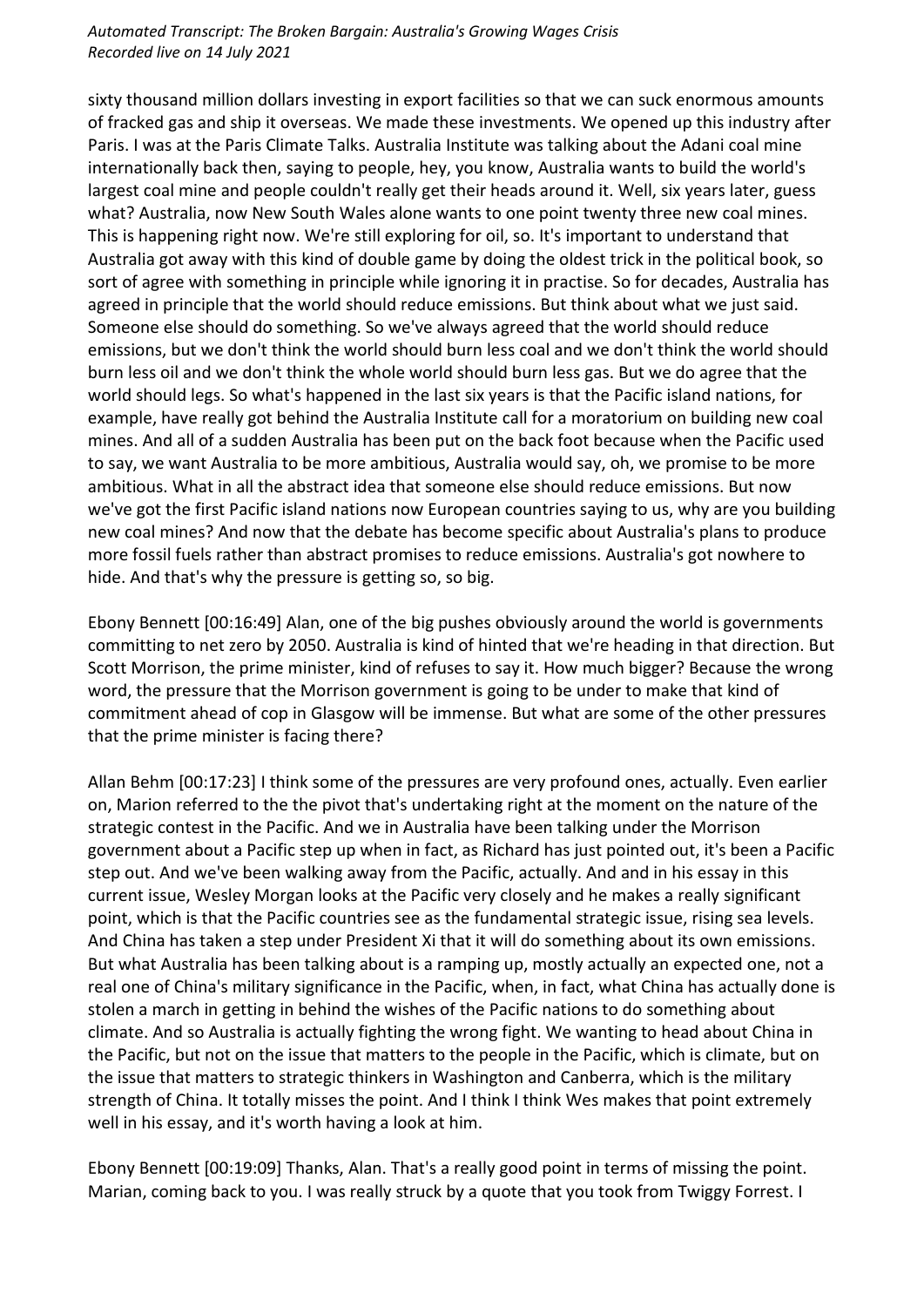think with the boy election where he talked about the fact he all of our strategic partners, the people who import our oil and gas and iron ore and all the rest of it are moving ahead with 20, 50 and greater 20, 30 targets. That, for example, I think it was our gas industry would be looking at what he described as a knife fight in the telephone box. So there are kind of big opportunities here that we're missing. But it seems to me there's kind of like a handful of people in the Liberal and National Party that are standing in the way here. And it's really domestic politics that is the issue. We're coming up to a federal election. How is Morrison going to be balancing these competing pressures, do you think?

Marion Wilkinson [00:20:08] Yeah, an interesting question, and I think one of the great advantages Morrison has here is that the Labour Party will not take this issue on full frontal. And one of the reasons is obviously the A.W., you and the CFMEU do not want this issue up front. Neither do a lot of people in the right of the party who are worried about losing marginal seats like Joel Fitzgibbon seat in New South Wales, and that they know very well that's how the game is played at election time, that there are huge resources thrown into these seats in regional Australia, where the politics of climate can work against Labour. So I think that from talking to people within the government, there's a feeling that they've actually are straddling this. OK, now, I think they might find themselves in a lot more difficulty in city seats on this from the independents, but. This profound difficulty within the coalition party room, I think goes a lot more deeply than people realise, I was very surprised when I was doing the essay talking to moderate liberals who said to me, there is no way in the wide world they will open up the 20 30 target for Australia. Now, that's a really crucial point, because when I interviewed the foreign ambassadors on this, that was what they kept saying, you know, you can't get to net zero unless you have a credible 20, 30 target. But even the moderates in the Liberal Party feel that there's too much of a danger of blowing up the coalition and Morrison's leadership. If they go to reopen the 20 30 target, the best they're hoping for is that Morrison can get enough consensus, throw enough dollars at the national party that they can get by the time of the October meeting of the G20, the ability of the prime minister of Australia to get up and say we will commit to net zero. But, hey, I'm not going to give you a credible 20, 30 path to get there. So I think that shows you how deeply the divisions are being affected or affecting the politics of this. On the other side, as the other panellists have quite rightly said, there are huge pressures both from our international allies and also for international business, from international business, from all the people in the finance markets who are getting increasingly worried about this. But Morrison thinks he can keep juggling this, using Angus Taylor's strategy to get him through an election, whether it's in March of next year, because he feels that Labour will not fight the ground on this.

Ebony Bennett [00:23:14] Richard, you've done a fair bit of work looking at the politics around fossil fuels. The fire obviously focuses a lot on how our diplomatic efforts have been used to really protect our fossil fuel export industry. But looking at the domestic politics of that, you cited MacNiven a couple of times in there. I know you've looked recently at some of the comments he's made around the National Party, really not being the party of farmers anymore, but of looking after miners. How much how much influence does that kind of thinking have internally within the coalition? And then subsequently, I guess, on our diplomatic efforts things.

Richard Denniss [00:23:59] But I'll make a shameless plug, check out the latest episode of The Spin Room, where we we breakdown an interview on our YouTube channel. We breakdown an interview between the two great minds of the centre right, Matt Canavan and Alan Jones, talking about climate policy in Australia. And at one beautiful point in the interview, Alan Jones says, why don't we just protect the farmers and just exempt them from all of this climate nonsense? And this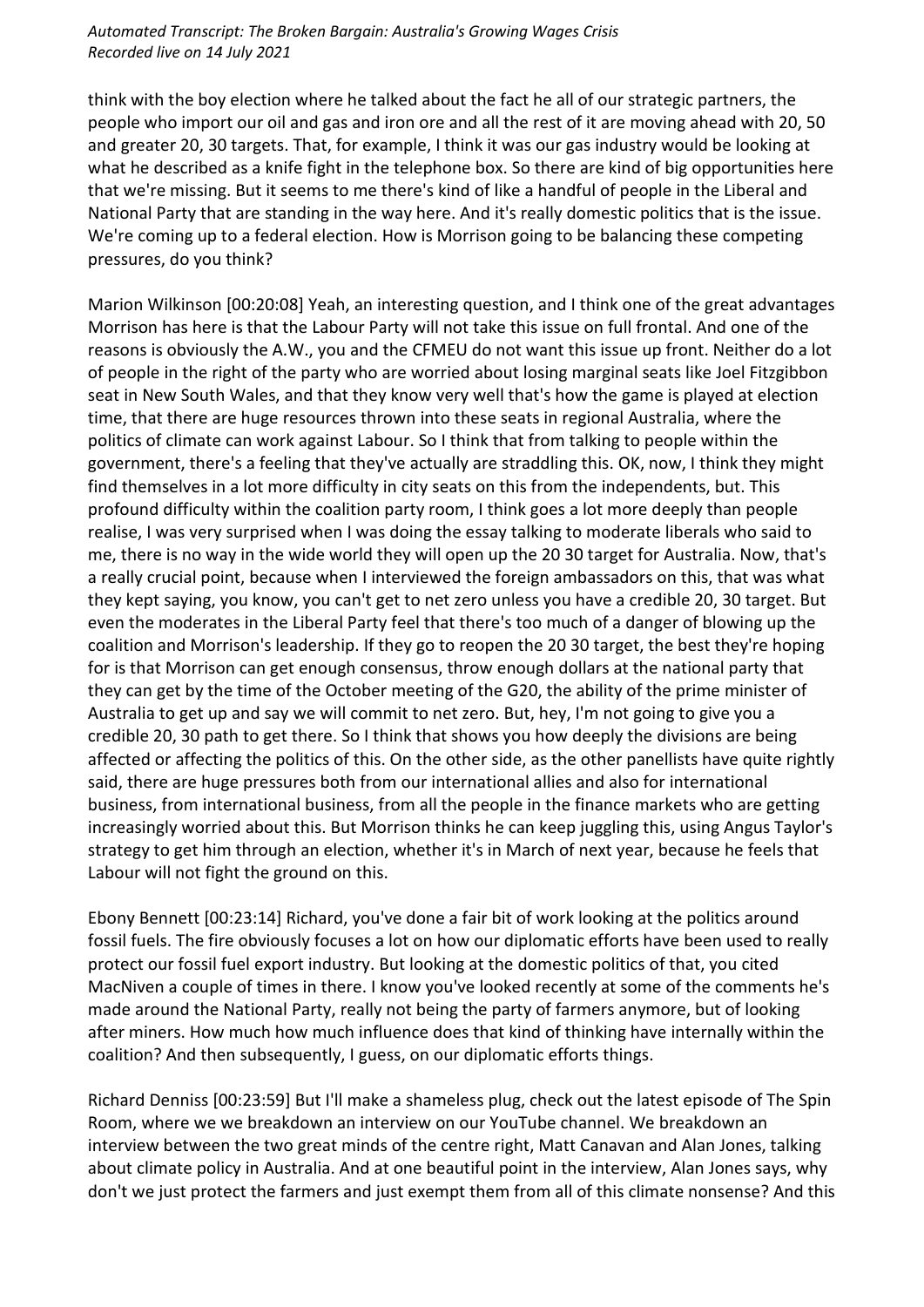is wonderful, awkward pause where Matt Canavan kind of lost words and then he says, well, no, Alan, I don't think we should exempt the farmers from climate policy because that would mean with the coal industry would have to put in more effort. It's just it's as blunt as that. And it's revealed accidentally in this interview that we played with in the spin room. So but I think so no doubt there's domestic political advantage in a handful of seats and a handful of seats by going to pandering to this kind of notion that good old fashioned coal keeps Australia strong. That's how you win a handful of seats in Australia. But the point that we make in the essay is that this is a 30 year foreign policy. OK, and both are true, but let's be crystal clear, this 30 years of Australian diplomatic effort to make sure that other countries want to keep buying our coal and our gas and oil, and that's not being driven by Matt Canavan and Barnaby Joyce. This is the nation state locking in its perception of its interests to cause climate change by boosting fossil fuel exports. And we provide plenty of evidence in the case. I hope people have a right. But, you know, really, it's important to understand that in publicly available documents through it. So we know that when Prime Minister Morrison has gone to Bangladesh, has gone to Vietnam and other ministers have gone to Southeast Asia in this speaking in their notes that they read on the plane the importance of flogging our coal to these countries. This is in recent years. This is the speaking notes for our prime ministerial and ministerial visits. It's written there. Make sure you talk about coal. We see Bangladesh as a growing coal market for us. So so, again, even understand that Australia saying Morrison's refusal to sign it zero isn't just pandering to the net. That is absolutely part of it, but it's part of our foreign policy because we don't want Bangladesh to commit to net zero. We don't want Vietnam to meet the net zero. We don't want Sri Lanka to commit to net zero. We want to sell them coal and oil and gas. So part of our foreign policy is to actually take the diplomatic pain that's being meted out at the moment so that it's us that's copping pressure from Europe. It's us that's copping pressure from the US, leaving those South-East Asian countries relatively unscathed. We're taking the load for them. It's not so. Yep. Barnaby Joyce is going to roll with you bit, but boy, it's worse than that.

Ebony Bennett [00:27:23] Alan, we might go to questions from the audience. Surely you've touched on Wesa's essay in this issue and again, available in all good bookshops

Richard Denniss [00:27:34] have to go

Ebony Bennett [00:27:37] there. Any other of the essays that you want to touch on the people before we go to take questions from the audience?

Allan Behm [00:27:45] Well, I'm not just a little bit of the early part of what Richard just said, where he was touching on the remarkable dialogue between Canavan and Jones. Canavan was stumped because he fundamentally couldn't approach the security issue that is bang in front of our farming community in Australia. And in her essay in this volume, Amanda McKenzie touches on the human security aspects of Australia's national climate policy. And she does it from two points of view, but particularly from the domestic point of view, where she she reflects on the fact that our major water supplies and dams are still clogged up with ash and debris, not just from the fires of last January, but from the fires of 10 years ago, where climate change has a long term impact on something as basic as the availability of drinking water in Australia. And as we get to the western side of the Great Dividing Range, the change in the temperature profiles is really going to mean that many of our farmers will move out of crops like wheat and barley and have to start thinking about growing pulses because they grow in much drier climates in the Pacific. The human security issue is whether or not entire nations will be washed away so that as we sort of continue to talk up global security threats from countries like China, which in my own opinion are not real at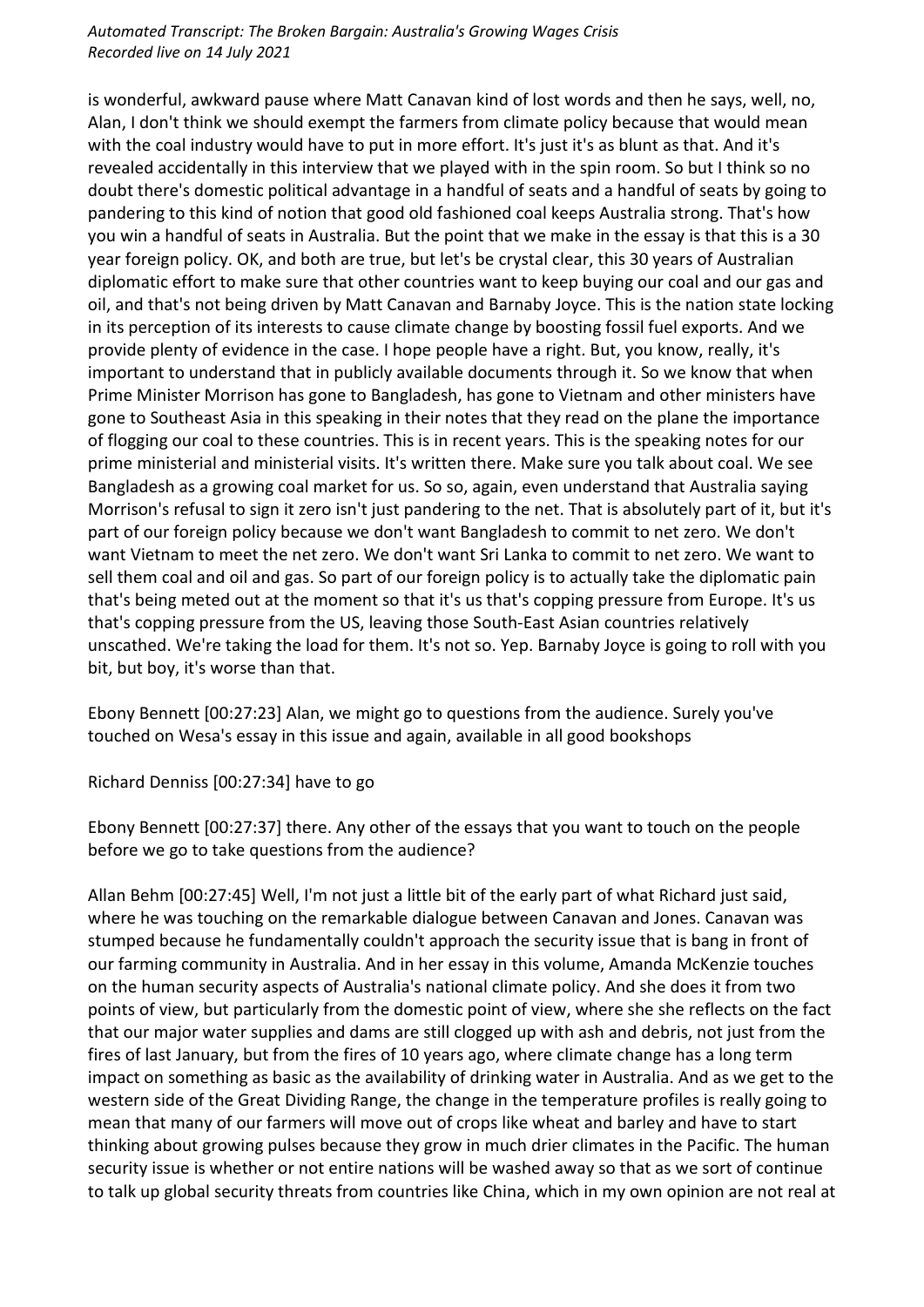this point, we've got to think about what the real security threats are. And they are around the ability of peoples to feed themselves, to have a sense of an economic future. And again, Amanda picks that up in looking at Ghana's projections on what clean energy could actually do for industry and manufacturing in Australia so that at the same time as we are trying to flog a dead horse, if that is an appropriate reference to coal, we are refusing to materialise fabulous opportunities in front of us, which will do two things more than meet targets and at the same time grow the economy. And I'd have to say, like the rest of your panel, I'm totally gobsmacked that we've had a procession of governments who refuse to see that and refuse to address it.

Ebony Bennett [00:30:28] Well, we've got nearly eight hundred and fifty people on the line with us today. Thanks so much for joining us. I hope you're enjoying the discussion so far. We're discussing issue 12 of Australian Foreign Affairs, all about Australia's climate policy and how much we're feeling the heat, because it's pretty shabby, to be frank, as everyone will know. So we'll go now to questions from the audience. Don't forget, you can type them in. You can upvote other people's questions and comments on them as well. The first one might be for you, Alan. It's from Rod Hull's group. He says Professor Peter Drahos from ANU has written that the Chinese Communist Party is one of the world's best hopes for avoiding dangerous climate change. What does the panel think?

Allan Behm [00:31:16] Allen West wrote? What a fabulous question. It's sort of a counterintuitive question, given that we have at the moment a group of people who are out there chest thumping and saying how we should take China on militarily. But it is the truth. I mean, the Communist Party of China and more particularly the government of China are very much focussed on the long term well-being of the Chinese people. And for anybody who's been around in Beijing at any time of the year, but particularly in the summer, they would know that air quality driven by filthy emissions from factories has caused enormous increases in asthma and things like that across the Chinese population. And in a population where children are so highly valued, the Chinese government, quite properly, is focussing on their long term welfare. And their long term welfare is really material to ours, too, because China is a heavier polluter than Australia. Of course, with a population of one point four billion, they might expect it to be. But I think your question is a beauty, and the answer to it is let's all just have a little bit of a cold shower and think seriously about the sort of country that China really is, not the kind of country that we fear China to be. And if we were to do that, I think we might have a set of quite different prescriptions for the conduct of our foreign policy with respect to China.

Richard Denniss [00:32:57] Sorry, can I just add. I agree with what Alan said. And let's just imagine the communist Chinese government is trying to make decisions that are good for communist China alone and doesn't care about the rest of the world. Does it want to buy lots of coal for Australia forever? No. Does it want to buy lots of oil and gas for the rest of the world from another? Is renewable energy and electrification the way to help itself be more economically independent? Yes, this climate change have the capacity to fundamentally disrupt and jeopardise the stability of the world's most populous nation. Yet does this China want hundreds of millions of internal internal Chinese refugees and the breakdown on the political consequences of that? Or if you're in complete control of it at the moment, which want to be conservative and keep it the way it is. So sure, China doesn't want to tie its shoelaces together and make it harder for it to catch up to the rest of the world. But it doesn't want to cause climate change for for any reason. And arguably, even if it just wants to be insular and self obsessed, tackling climate change and getting all fossil fuels is a great strategy, even leaving aside the air pollution and other problems.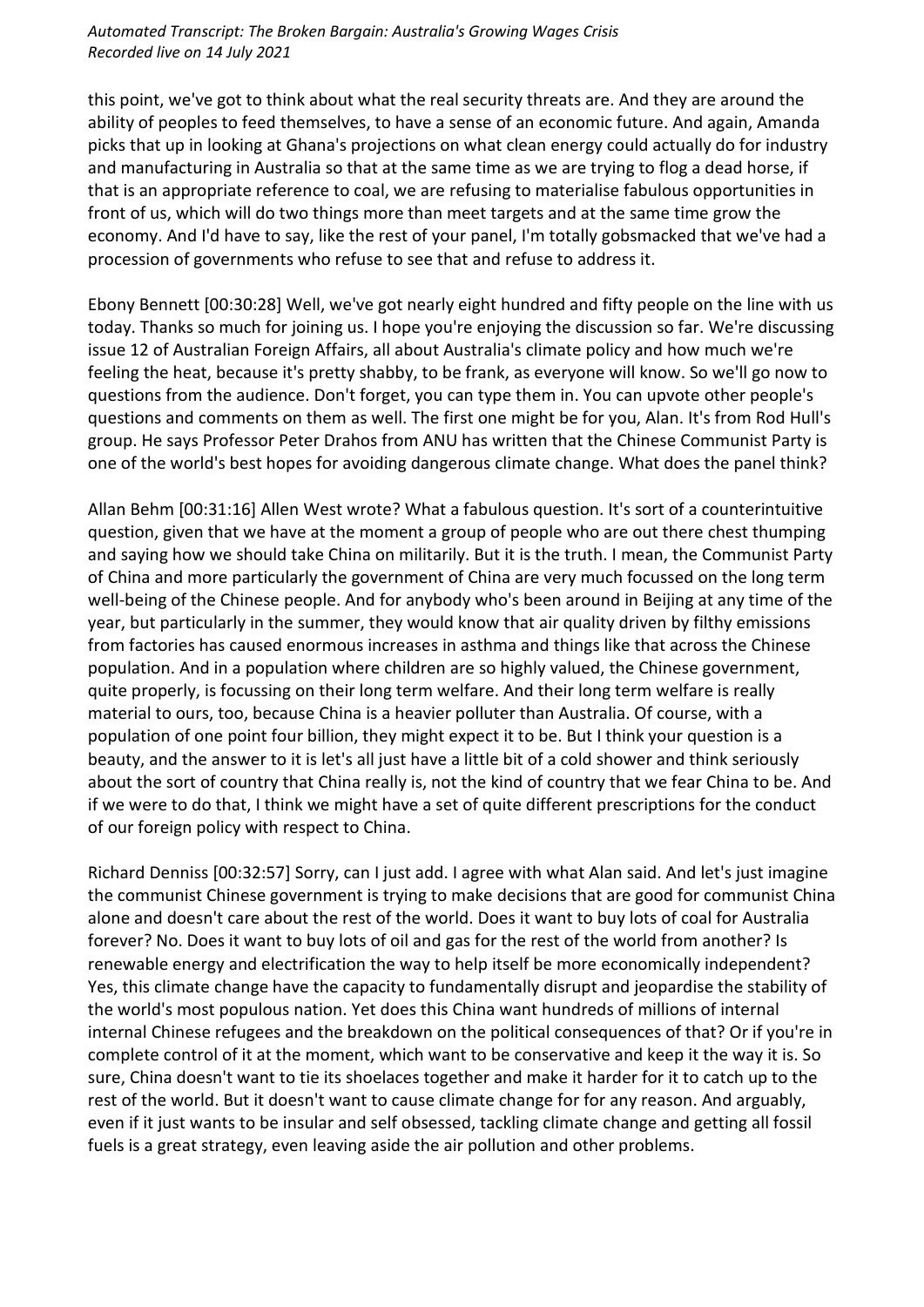Ebony Bennett [00:34:16] Yeah, Marian, I just wanted to come to you because as you said earlier, your President Xi Jinping speech committing to net zero by twenty sixty was really kind of that instigating incident for the shift globally because we were kind of coming out of the other end of that Trump period. Do you want to add anything to what Richardson and Palin have said, that?

Marion Wilkinson [00:34:40] Well, only I think that everyone knows that unless China is part of this, and most particularly Chinese innovation and technology is part of this, it's not going to happen. We cannot do this without China being on board. And I think you'll see and have seen with John Kerry, who's Biden's special envoy on climate, he has been one of the few administration officials that has been able to talk to China in a less confrontational way. About the climate change issue, and he because he knows his counterpart there who's who's running the negotiations, and he is also very much committed to the idea that China has to be on board on this issue. The other thing I think it's worth pointing out, and I do mention it in the essay, is that we forget that China at the moment actually has more patents on renewable energy than the US, especially in things like solar energy and wind energy and other technologies that are going to be absolutely vital. Some of the biggest electric vehicle manufacturers are actually in China. So I think anyone who thinks that China is going to let itself be left behind in this energy transition is really kidding themselves. One other small point is that I think both Biden and the EU and Britain have been really hard on this position where they want China to stop subsidising coal plants around the country, even though, as Richard said, partly we're enthusiastic about this without saying it because we want them to buy our coal. But a thing that's often overlooked, which looked which came out in a very good research paper recently from Boston University, is that while China is the biggest public funder of coal plants in places like Asia and Africa, one of the biggest private builders and funders of coal plants is Japan. And in fact, they outstrip what China is doing internationally on coal plants. So with the pivot by Japan, this will also have an impact on Australia.

Ebony Bennett [00:37:18] Thank you. The next question is from Elizabeth Bolton. She says Allen and Richard Yarraville, exclusive information about the extent of diplomatic efforts to help the fossil fuel sector. How hard was it to find that information and how much do you think we as yet don't know, i.e. about transparency generally? Alan, can you take that one?

Allan Behm [00:37:39] Well, one of the things about the way in which we conduct our foreign policy is that a lot of it is actually played. The cards are played face up. It's not hard to get a good insight into both the content and the style of the conduct of our diplomacy in Australia. So I don't think Richard and I found that difficult at all. I think the difficult bit is in having a talented department like Foreign Affairs, which understands perfectly well that it is totally underutilised in an issue as dramatic as climate change to assist them, to sort of maintain their morale, to maintain their enthusiasm for for the exercise of good diplomacy. That is actually quite an interesting part of the discussions that I had in putting the little bit of the essay together that I wrote. But I think that it's not difficult in Australia to find out what's going on. I think the most difficult thing in Australia is to get a government who'll actually listen to the sound advice that comes not only from its its public service advisers, but from the raft of people in business and in the civil society groups who are saying to it, there is a way forward here which is economically sound and not dependent on hydrocarbons. And that I think that's shared widely across the public service, not just in foreign affairs.

Ebony Bennett [00:39:06] That brings me to my next question, which is from David Jones. And I think this one's for you, Richard. Why are mainstream economists still sitting on the fence about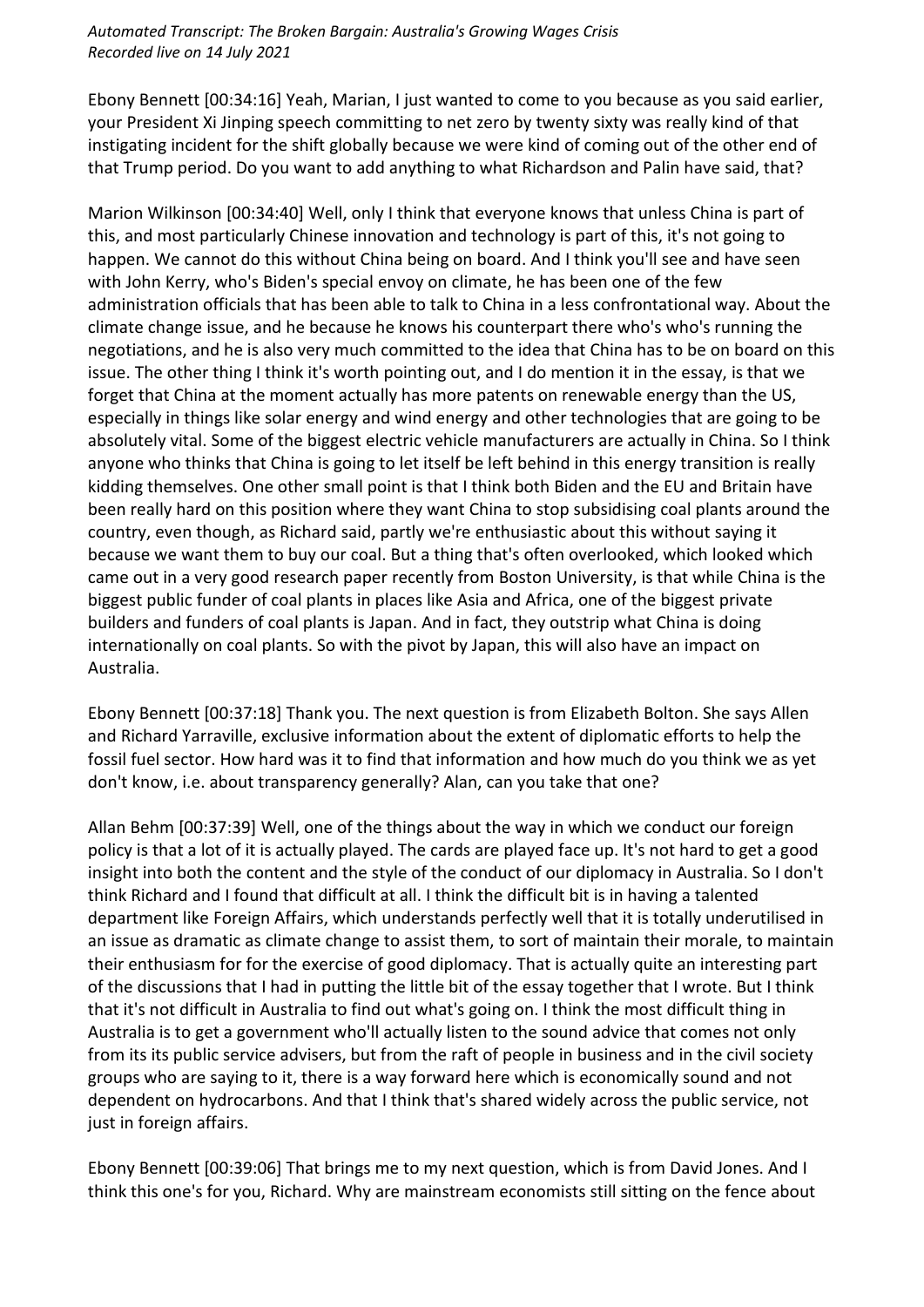the transformational economic benefits of transitioning to Will energy economy? And I did just want to use my prerogative as host to insert something on a base which we've mentioned. Marian's mentioned how much China is investing in electric vehicles. We used to have a car manufacturing sector. We've got huge lithium resources here. What are some of those opportunities and why aren't mainstream economists onto these ritchin?

Richard Denniss [00:39:44] Oh, let me just defend my integrity. What's not mainstream about me? I have in economics from the same universities as the mainstream economists. So I taught economics at Australia's Australian National University unis around the country. I think by mainstream we mean people whose profession requires them to sit in the middle and requires them not to ask hard questions and requires them to nod politely when when people talk bullshit. So, yeah, my I'm an economist, I don't know what mainstream means. Why do so many economists in Australia pretend that taxing a pollutant is bad for the economy? I have no idea. There's nothing mainstream about it. Like in first year economics, we teach what externalities are we teach? What a government taxes. That's a tax on a negative externality, a pollutant. It is literally neoclassical economics 101 that the most efficient way to collect tax revenue is by collecting it on something you're trying to discourage. So why do so many economists in Australia pretend it's harder than that? I don't know. But their position is radical. Their position is unrelated to the teachings of Orthodox economics. But Australia is a tough place to have public debate. If you don't sit on the fence, you won't get mad again. Check out this binbin. Matt Canavan talks about how he doesn't get invited to the good dinner parties. Will I assure you I didn't get invited to the the Cool Economists Club, but I'm the one that's fighting the first year economics textbooks. They're the ones pretending it doesn't exist.

Ebony Bennett [00:41:34] The next question is from test meat. And she says, before the G20 in October comes the meeting of the Labor leaders of the Pacific Islands Forum. How is Morrison going to engage meaningfully with Pacific partners, including around the 20 50 strategy for the Blue Pacific? Do you want to take that on?

Marion Wilkinson [00:41:56] I will take the first bit of that and then maybe hand over to Alan, because I think, again, it's really worth reading with his essay in the in the edition on this. I think one of the things that's clear now is that Australia is really offside with the Pacific nations. They that split began really in Paris, even though we belatedly joined their effort with a with a tweet from a then foreign minister, Julie Bishop, that we really did support the Pacific nations and their quest for high ambition coming out of Paris. We've done nothing essentially about it except alienate them. And one of the things I think that is so profound to me when I talk to people in Canberra from both political parties, is that at the end of the day, so many of them don't really accept that the overriding thing that came out of the IPCC in twenty eighteen and that the Pacific nations are wrong about that. We need to keep the temperature rise from going above one point five. We need to keep that rise to as close to one point five as possible. That is fundamentally still not accepted within both major parties in Canberra or or within the bureaucracy. And certainly I don't think in the Department of Foreign Affairs or the Department of Energy. And I think this is a huge and growing problem for Australia, because unless we come to grips with that and I've had politicians say to me, well, you might say that, but there are these other countries, their their ambitions in emissions reductions are far too high. They're never going to make it. It's all going to break down. And then we can keep selling basically coal and gas for a lot longer than you think. But to me, that is the big problem. We won't engage with the Pacific on this scientific reality.

Ebony Bennett [00:44:18] Allan, anything you want to add to that?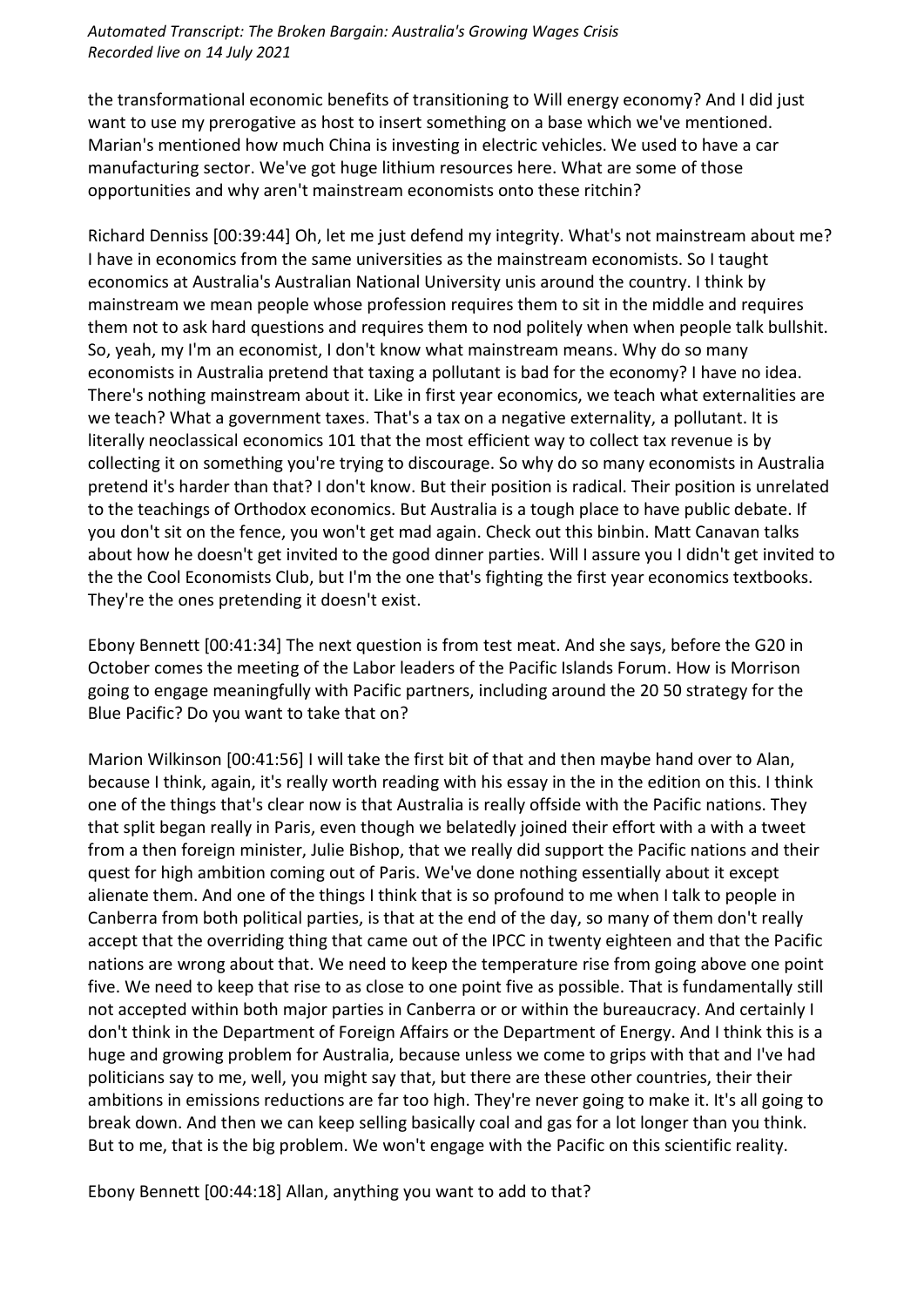Allan Behm [00:44:20] I completely agree with what Marion has just said. Australia's reputation in the Pacific, I'm afraid, is virtually non-existent. Most Pacific leaders and waste points this out really well. They think we're phoney. They think that we talk out of both sides of our mouths at the same time. And I think it's an interesting thing that the prime minister is on a hiding to nothing because it's not just in the Pacific community that people are beginning to think that they're beginning to think that also about policies relating to the management of the coronavirus in Australia. So it is ultimately, for the prime minister, a question of authenticity. And it would be my submission anyway that until our leadership in Australia on all issues. But in this case, the one we're talking about this morning, climate change can take policies forward that are authentic policies and not thimble and pea policies where we have neither the thimble nor the P, then I think we are effectively trashing our own prospects diplomatically and strategically in the Pacific and pressing our own prospects economically and socially in Australia, too.

Richard Denniss [00:45:31] And just just on that ever. I agree with all of that in the lead up to the Paris the Pacific Island Forum nations welcome, except when the strategy first say we need a global moratorium on building new coal mines. That was crazy talk. But once President Tony from Kiribati wrote to all world leaders saying, how about we stop building new coal mines? People took it a bit seriously. The Pacific Island Forum agreed to that in the lead up to Paris, which no doubt put pressure on Australia, but more importantly, isolated Australia from those Pacific nations. And the reason I bring that up today is in the in the Fairfax papers today, Gina Rinehart shocked to learn that she's had a coal mine knocked over in Canada. Well, guess what? Canada has effectively got a moratorium on building new coal mines, certainly on building thermal coal mines. So, again, when we used to have this abstract conversation about emissions, Australia could get away with the accounting tricks, with the pay and simple, as Alan said. But now that the debate is moving from the abstract notion of emissions into concrete things like are you building new coal, you're building new gas, it's so much harder to hide a coal mine under an accounting trick than it is to hide the fact that let's be crystal clear, Australia's greenhouse gas emissions from energy, transport and industry are rising. They're not falling. We're not transitioning to zero emissions in Australia since Paris, since this government came to office. Australia's emissions have gone up from industrial sources. And again, the world's starting to coal us out on this nonsense.

Ebony Bennett [00:47:16] And I might just follow up on that one link to that observation, Richard, if the question from Jeremy Evans, he says, is our investment in fossil fuels about to become stranded assets? I notice that BHP is looking to kind of divest on some of those things that's trying to get out of thermal coal, but it's having trouble selling its pemble coal assets. How big of a problem is stranded assets going to be for Australia?

Richard Denniss [00:47:43] Oh, it's a tough question. People don't hear me, so I'll say it again. New South Wales government is currently considering 23 new applications. The new Coal Mines Australia is not transitioning out of coal. We are transitioning into coal. We talk about mining regions being affected from the transition out of coal. The Galilee Basin in far north Queensland is never mind a single tonne of coal in the history of ever. We're opening new coal mines in far north Queensland. We are transitioning new parts of Australia into fossil fuels. We're opening new gas basins in New South Wales and the Northern Territory. So stranded assets, well, we're still pouring assets in. We're still making communities more vulnerable to these. And it does my head in when people say, oh, how is Australia's transition away from fossil fuels going to hurt workers? I think the question is, how is it that we talked about, oh, now you're on your own, Muite.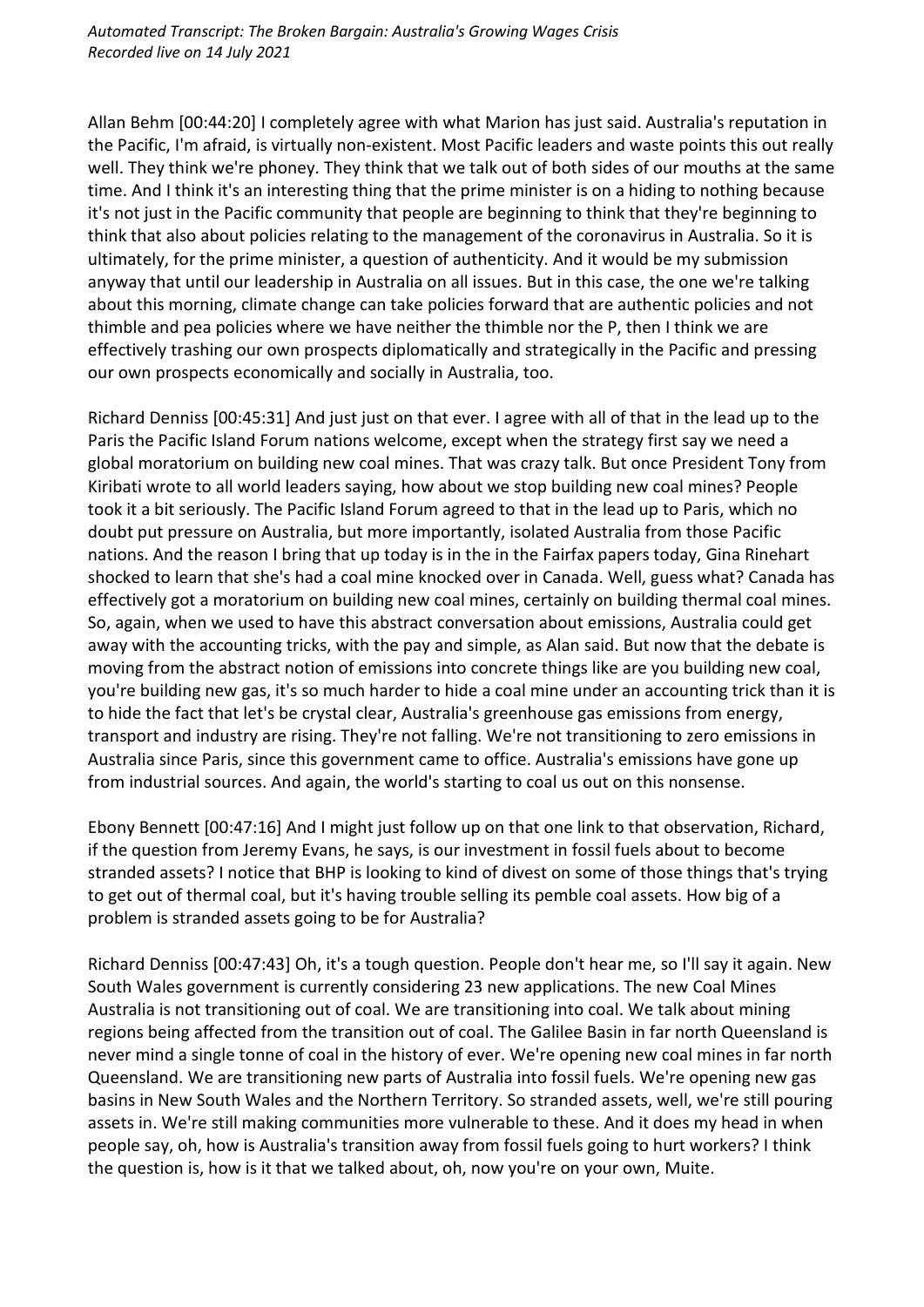Ebony Bennett [00:48:57] I have been doing this for the last year, I don't know what happened there, cut out of work, cut out for everyone and apologise for it.

Richard Denniss [00:49:05] I heard a Marion in your absence.

Marion Wilkinson [00:49:08] Very well. I agree with Richard that we are. And you only have to look at the the Downs decision in Queensland just recently. But I think we'll we'll keep going. So I think you're right that people are governments in particular, and some of the companies are still pressing ahead with expansion. But I think some of the players are moving out. And what really concerns me at the moment, we're seeing it in the gas industry and we are seeing it in the coal industry. Is it there's a move by some of the bigger players to get out, to sell down to people who are more minor players and leave behind all the legacy costs. Now, that particularly is the case with the gas industry at the moment. There's an enormous bunfight going on about that, about who is going to clean up all the sites of North Western Australia and in the Timor Sea and other areas. So I think we are seeing a move. But I think there's a natural instinct by a whole lot of investors in Australia who are saying, like we might only have this decade, so let's run as fast as we can, get as much money out of this as quickly as we can, and get as much government support for this as we can, basically, while the party's still going. And I think there is an instinct of that really coming in at the moment.

Ebony Bennett [00:50:55] And it was really interesting to say on the one hand, we've got in the budget, I think the government is looking at imposing a levy on oil or refinery kind of companies because one went bust and now the government's having to to clean that up. And they're looking at imposing a levy on all of them, which the industry is not happy with. And then on the other side of things, Richard, we've got massive subsidies to oil refineries for the gas recovery, all kinds of things. So there's still a bit of push and pull there, but not really.

Richard Denniss [00:51:31] And absolutely. I mean, again, let's let's let's just kind of take the blinkers often. Look what's actually happening in Australia apart from the new coal mines. But for the new oil, we've just put billions into propping up oil refinery in Australia. We wouldn't want to subsidise electric cars. That would be bad. But we should we should we should subsidise oil refineries in Australia. We should subsidise oil exploration in Australia. We are still paying taxpayers money to help people look for more oil. We're still subsidising oil gas exploration. So at the beginning of the supply chain, the taxpayer is giving money to fossil fuel companies saying get out there and look for more. And then at the end of it, as Marion said, whether it's the former Woodside floating oil well, now owned by Noga, looks like a billion dollar clean up liability will fall to the taxpayer and the oil industry saying you can't ask us to pay for the clean up. It's like, OK, well, the only option, apart from asking you to pay for it through a levy would be if the fossil fuel industry would put up much bigger bones, much bigger deposits at the beginning of the process. Or you couldn't ask us to do that either. So if I rent a house, I put up a bond in case I trash it when I leave. But we literally let mining companies build enormous oil wells and coal mines with not nearly enough money put aside to clean them up. So we subsidise exploration, we subsidise infrastructure, we subsidise refining, and we let them off the hook with the clean up at the end. It's as if there's a coherent, decades long strategy to help the fossil fuel industry. Almost God, we wouldn't want to subsidise electric cars that distort the market and distort the market.

Ebony Bennett [00:53:33] Yeah, it's a good point. And the last question that I've got here is one that I'll put to all the panellists, apologise for our problems. We're having problems with the Internet, apparently across the whole office. So the last question is from Mark Hudson. He says, So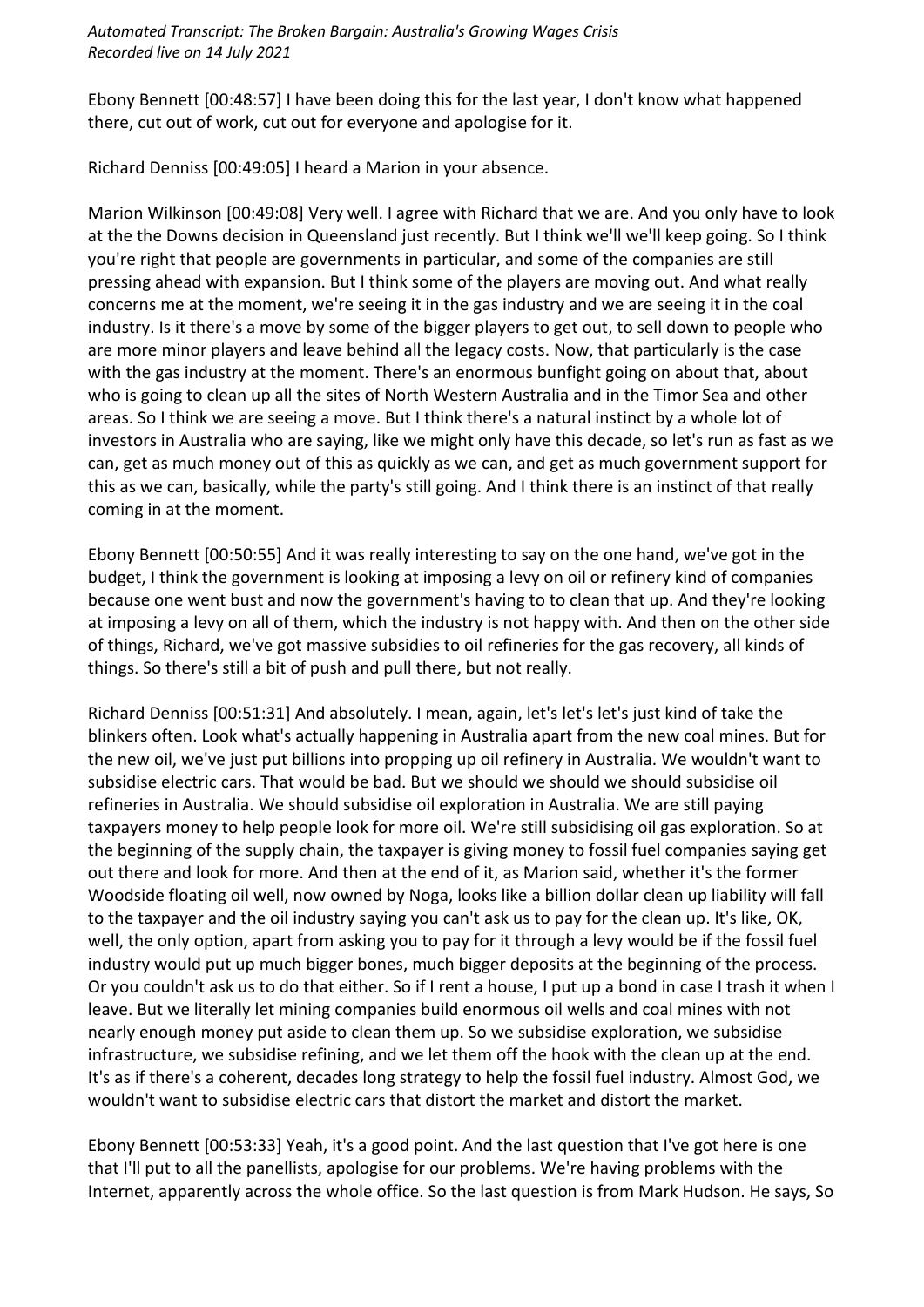it's clear that we've been failing at climate change for 30 odd years. We know that the state is captured and without a fundamental change, it will continue to go down the same path. So what do campaigners, citizens' advocates of change need to do differently to have any chance of changing our trajectory? Marion, I might start with you.

Marion Wilkinson [00:54:10] Well, as I've got a simple answer to that, I think that if you do think that this is the fundamental crisis facing not only this country but the world, I think you just cannot vote for people who don't have a credible climate policy, because until that shift comes in, the both both major parties where they start taking serious steps on a 20, 30 policy on an energy transition. It really doesn't mean anything you can say net zero as long as you like, unless you've got a pathway to net zero, that's credible and that includes a credible 20 30 target. You're really not even in the game.

Ebony Bennett [00:55:00] Thank you, Ellen.

Allan Behm [00:55:04] It's a wonderful question, and it seems to me that what we need to do is to recognise that this is a looming catastrophe that impacts on every human being on the planet. But whatever we have as a fundamental economic management paradigm, the point that Richard was just making, actually, that we privatise profit and socialise risk, we will not be able to address it properly because the economic incentives are simply not there. So apart from not voting for the troglodytes who are keeping us in this position, we should also be looking to see that we can change some of our fundamental planning geometry so that it focuses on broad human security, not just on the economic well-being of a few huge capital intensive companies.

Ebony Bennett [00:56:01] And you might think that a global pandemic, a thing or two about

Richard Denniss [00:56:05] the long term and you might think

Ebony Bennett [00:56:09] I'm rich. Finally to you,

Richard Denniss [00:56:12] Mark, I hope you made it out a lot then. Look, what a great question. I think the main thing we always have to do is not look away from the truth, no matter how confronting it is. We need to call out things as they are. But we also need to find new allies, new arguments for doing that. And I think the Pacific has become a very powerful critique of Australia and they're being listened to internationally. That's a big change. And it's the domestic front. Like never forget, Tony Abbott was swept from one of the safest seats in the Liberal Party at the last election. Josh Frydenberg had an eight per cent swing against him, taking the liberal blue ribbon seat of Kooyong below 50 percent, the lowest of the primary votes of the liberals in Kooyong. So this kind of the foreign policy is bad. But the domestic politics of letting Barnaby Joyce sit the Victorian Liberal Party's climate policy is devastating for moderates. And while those electorates might not swing to Labour or they could swing to the Greens, as they have in plenty of other states, the threat of independents has got a lot of moderate liberals scared. So Campinas just should always keep telling the truth, keep paying attention to what's really happening, but look around for new audiences to talk to about excellent advice.

Ebony Bennett [00:57:32] And in terms of confronting the truth and finding the truth, you should check out Marion's book, The Carbon Cloud. You should check out this issue of Australian foreign affairs. Feeling the heat. It's issue 12 available in all good bookshops. And check out the Australia Institute Ogunniyi. We've got lots of recent reports on how Australia is the third biggest exporter